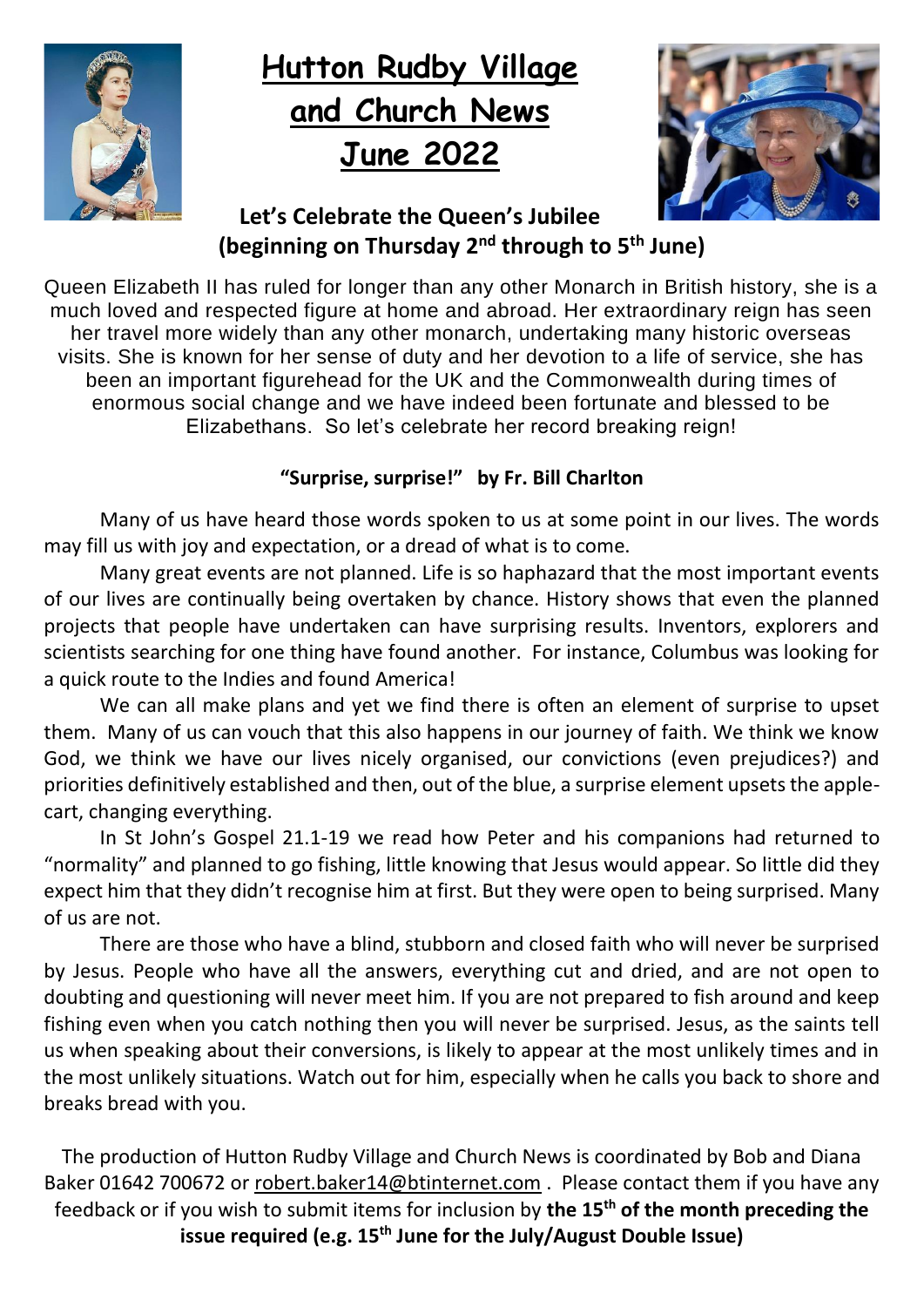#### **Charity, Community and Social Events & Notices**

**Celebrate the Queen's Jubilee in Hutton Rudby:** the Parish Council will be coordinating several events in the village, see notices around the green. See also below and under All Saints Church.

**Jubilee Exhibition in Church House**, 3<sup>rd</sup> and 4<sup>th</sup> of June, '70 years of Royal Memorabilia' by Hutton Rudby & District Local History

**Jubilee Flower Festival** at All Saints Church from Thursday 2nd June to Sunday 5th June. The arrangements will reflect all aspects of the Queen's reign and the Church will be open each day for visitors, Thursday 10.30am to 5pm and 10am to 5pm the other days. Come and visit each of the churches of the Whorlton Benefice as there will also be flower festivals in Middleton, Carlton, Faceby, Crathorne and Swainby

**Village Jubilee Event on the Green** Friday 3rd June, 1pm to 5pm



**UKRAINE**:some Ukrainian families - mostly women and children – have arrived in Crathorne and others are expected shortly here in Hutton Rudby. Thank you all for your generous donations to our Special Ukraine appeal fund set up at All Saints. Donations to this fund will be accepted up to and including **May 31st 2022,** after that this fund will be closed. The

money in this fund will be used to offer immediate support to Ukrainian refugees living in this Benefice. After May  $31^{st}$ , in line with advice from the Government and charities, you are asked to donate to organisations working with Ukrainian refugees – eg the local **Investing in People and Culture Ukraine Appeal** (https://i-p-c.org) who are working on Warsaw Central Station to support refugees trying to get visas to come to UK and those living without shelter. Money donated Online or by using the card reader in Church will be forwarded to one of the recognised charities <https://bit.ly/AllSaintsUkrainianappeal>

**A Concert for Ukraine** On Saturday 23 July, Jonathan Parkin, guitarist and multi-award winner will be your guide through a surprising, dazzling and intimate portrait of the guitar's journey towards its spiritual home. **Tickets £10.00 to include a glass of wine/soft drink will be available at the Jubilee Event (Church tent).** Proceeds will be forwarded to one of the recognised charities working with Ukrainian refugees.

**FOOD BANK AND FEAST OF FUN:** We continue to collect non-perishable food and toiletries for Middlesbrough Foodbank at 6 West End and in the Spar. You can contribute financially at [https://middlesbrough.foodbank.org.uk](https://middlesbrough.foodbank.org.uk/)

Thank you for generous support for Feast of Fun. We continue to collect for Feast of Fun via cash donations to Su Reid or online at<https://bit.ly/HRfeastoffun> or [https://togethermc.org.uk](https://togethermc.org.uk/) 

Hutton Rudby WI – 14<sup>th</sup> June in Church House , 7-15pm 'From Copper to Shepherd' Competition 'A Woolly Item'.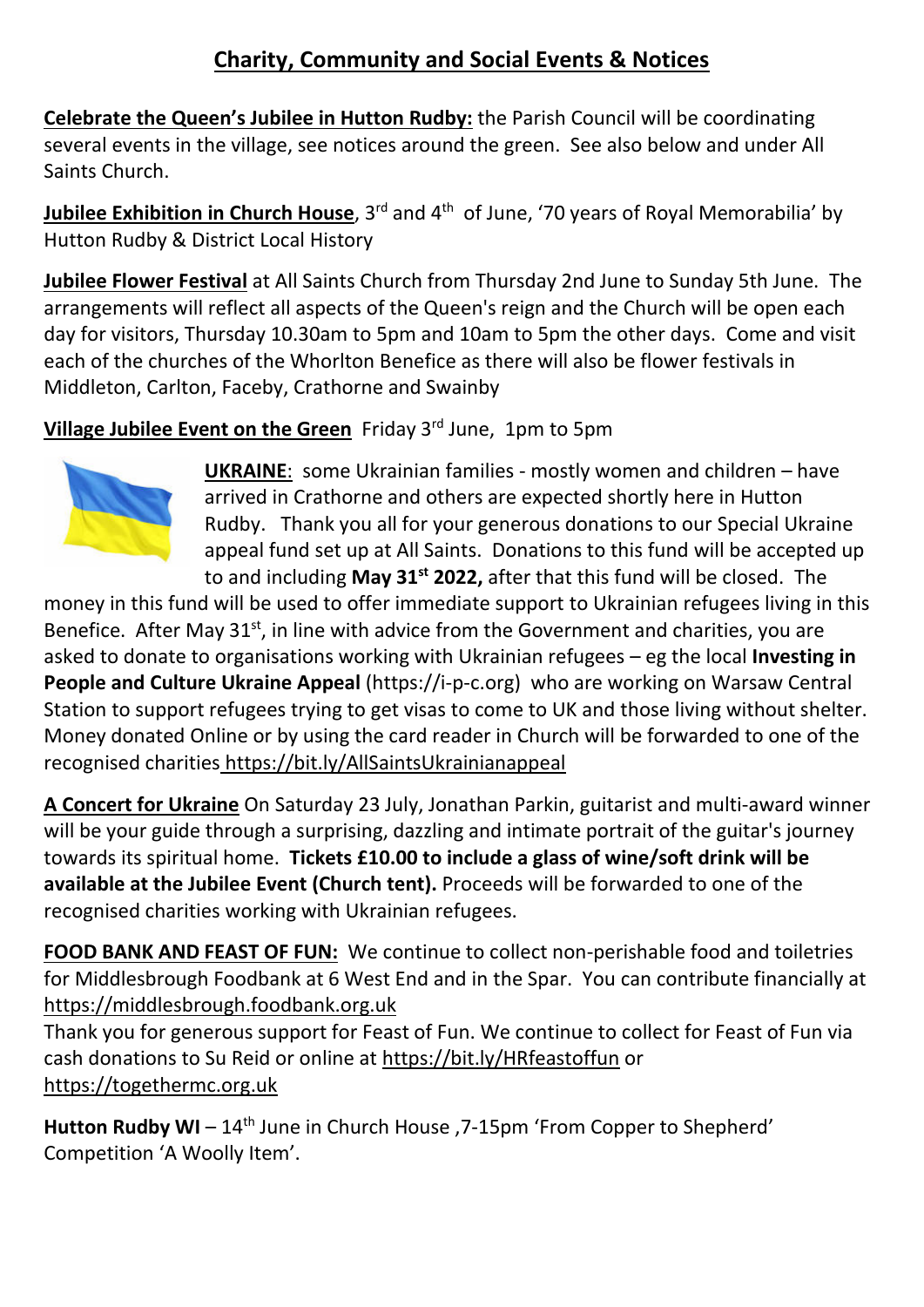#### **Activities in the Methodist Church/Chapel Hub:**

**Knitting Together** - Mondays and Thursdays, 2 - 4 pm **Quiet prayer** - Is now fortnightly, June's dates for Quiet prayer are the 1st and  $15<sup>th</sup>$ 

**Book Club** - On the first Wednesday of the month at 7.30 pm

**Computer Friends @ The Hub** – Mondays 2-4pm - ?s contact: Dave McAsey 07810 465262 **Storytime for pre-school children** and parents/carers is on Thursday's from 2pm (The Hub is open slightly earlier than usual at 1.30 pm so you can get an orders for drinks and treats before it starts)

#### **Chapel Hub opening times**

Monday afternoon 2-4pm; Tuesday morning 10 am – 12 noon; Wednesday morning 10 am – 12 noon; Thursday morning 10 am – 12 noon and afternoon 1.30 - 4pm; Friday morning 10 am – 12noon Saturday morning 10 am – 12noon The Chapel Hub will also be open on the afternoon of the village event

### **News from our Churches**

#### **Contact Details for our clergy:**

Methodist: Rev Andrew Robinson: [rev.andrewr@gmail.com](mailto:rev.andrewr@gmail.com) Tel: 01642 710358 Roman Catholic: Father Bill Charlton: [stjoseph.stokesley@gmail.com](mailto:stjoseph.stokesley@gmail.com) Tel: 01642 710239 Anglican: Rev Robert Opala: [rector@huttonrudbychurch.org.uk](mailto:rector@huttonrudbychurch.org.uk) Tel: 01642 701245 **Please comply with any remaining Covid restrictions applied in our Churches, thankyou.**

### **Anglicans (All Saints Church):**

#### **Jubilee Activities**

**Thursday 2nd June to Sunday 5th June –** in All Saints Church, A Flower Festival celebrating the Queens Jubilee

There will be three **Jubilee walks** across the Benefice:

- **Thursday 2nd June -** leave **All Saints, HR and walk to Middleton** where we have a picnic (take your own). Return to Hutton Rudby to arrive around 3.00pm, where there will be a very short thanks giving for the reign of Her Majesty, on this the 70<sup>th</sup> anniversary of the Coronation in 1953. (If people are in Church for the flower festival they will be invited to join in. The time of this short 'service' will be on posters so that anyone can join if they so wish).
- **Friday 3rd June -** Village **Jubilee Event** on the Green. 1pm to 5pm. All Saints will have an information tent with leaflets about weddings and christenings etc. for people to take away and posters of upcoming social events. Tickets will be on sale for the Guitar Recital. Also information about Robert Opala's Holy Land trip in November
- **Saturday 4<sup>th</sup> June -** walk in Crathorne (details to follow from Susie Dugdale)